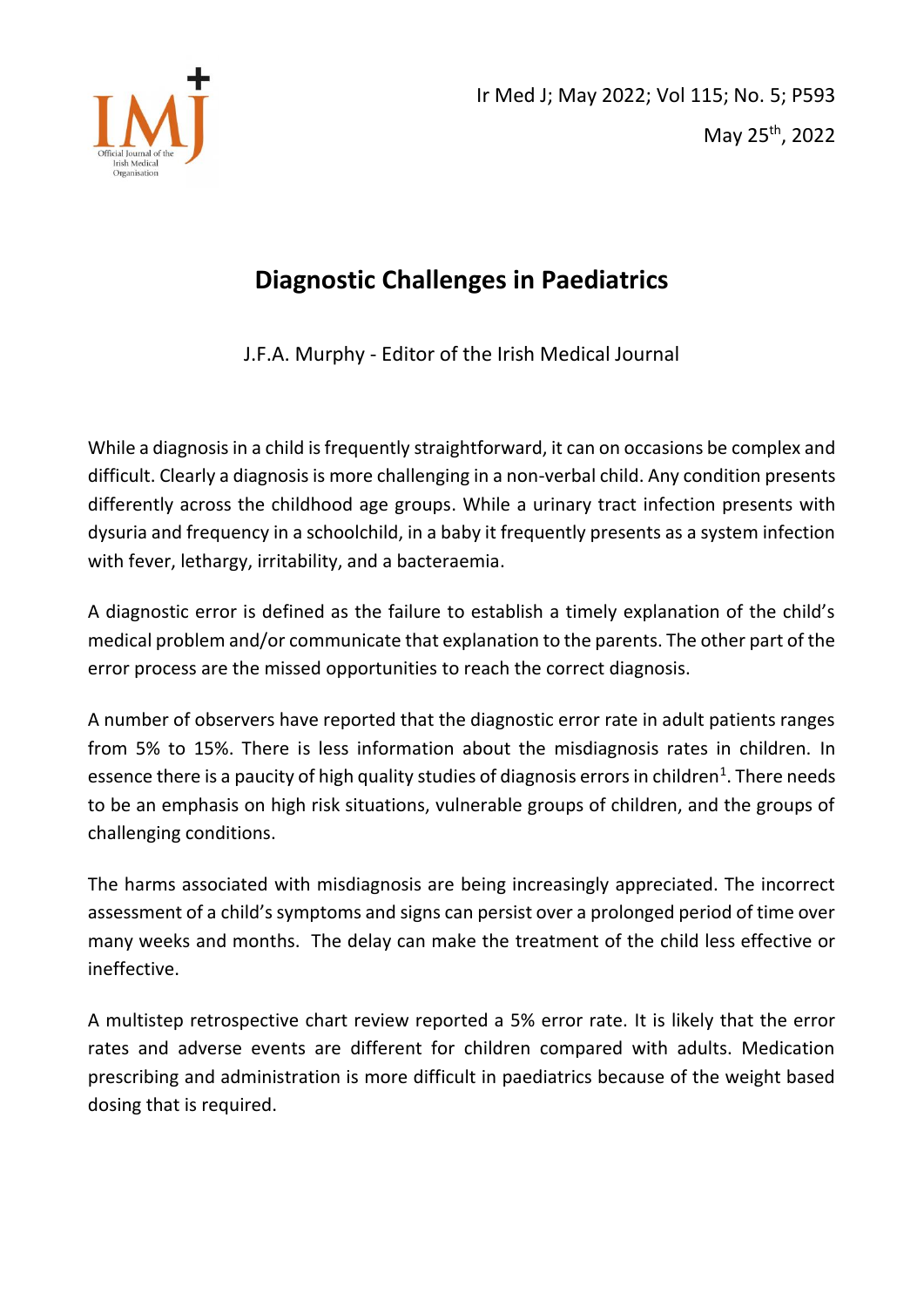A paediatric-specific data base covering the period 1985 to 2005 found that diagnostic errors accounted for one third of medical mishaps in children, with over 90% of cases occurring either at the inpatient or outpatient setting. The major misdiagnoses are predictable. They include meningitis, appendicitis, pneumonia, testicular torsion, fractures, non-accidental injury, congenital heart disease, Kawasaki disease. developmental dysplasia of the hip, and cancers particularly brain tumours. One large study found that in 7.6% cases of appendicitis there was a delay in the diagnosis. Hospitals with lower volumes of cases were more likely to have a misdiagnosis. The diagnosis of testicular torsion is a continuing problem. Delayed presentation, defined as greater than 24 hours from symptom onset, occurred in 6% of cases, the most common misdiagnosis being gastroenteritis. The risk late diagnosis is higher in those children with developmental delay and those with a history of recent genital trauma.

There are delays in 16% of cases of Kawasaki disease beyond day 10, resulting in less effective treatment and a higher risk of coronary aneurysms. Infants under 6 months are at greater risk of misdiagnosis. The diagnosis of brain tumours remains difficult, with just 39% being diagnosed within one month of presentation.

When causation is addressed, cognitive errors and breakdowns in decision making are frequently found. Cognitive errors are due to faulty knowledge, poor history and examination, and poor interpretation of the investigations. A pathway towards an improved diagnostic performance is to provide clinicians with feedback about their decision making. The post-take ward round following the previous night's admissions is a time-honoured, effective teaching tool. The clinical activity in outpatients is more difficult unless there is a debriefing meeting at the conclusion of each clinic.

Quality safety programmes depend heavily on voluntary reporting of diagnostic errors. Reporting is improved by the adoption of non-punitive, systems orientated review processes. Marshall et al<sup>2</sup> have proposed that we use the term diagnostic learning opportunity (DLO). In their institution the filing of reports increased from 0 to 1.6 per 100 patient admissions.

Communication problems<sup>3</sup> between staff members comes up time and again when a significant error occurs. The handover is a critical time. In particular the incoming staff must be alerted to the children in whom a diagnosis has not yet been established and those children whose condition has deteriorated during the day or overnight. Children can exhibit a period of compensatory stabilisation before decompensation. The early signs of deterioration should well flagged so that a timely intervention occurs.